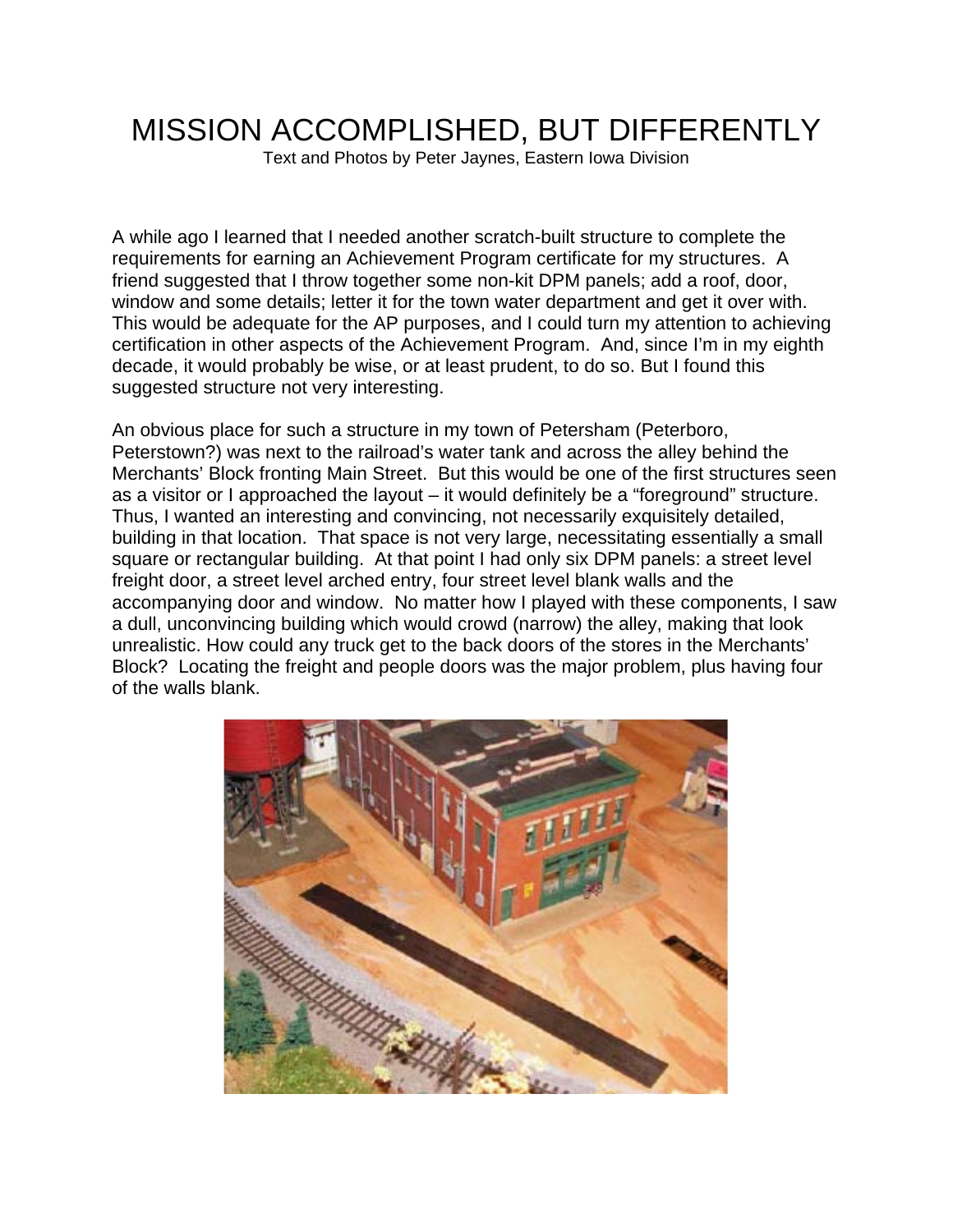

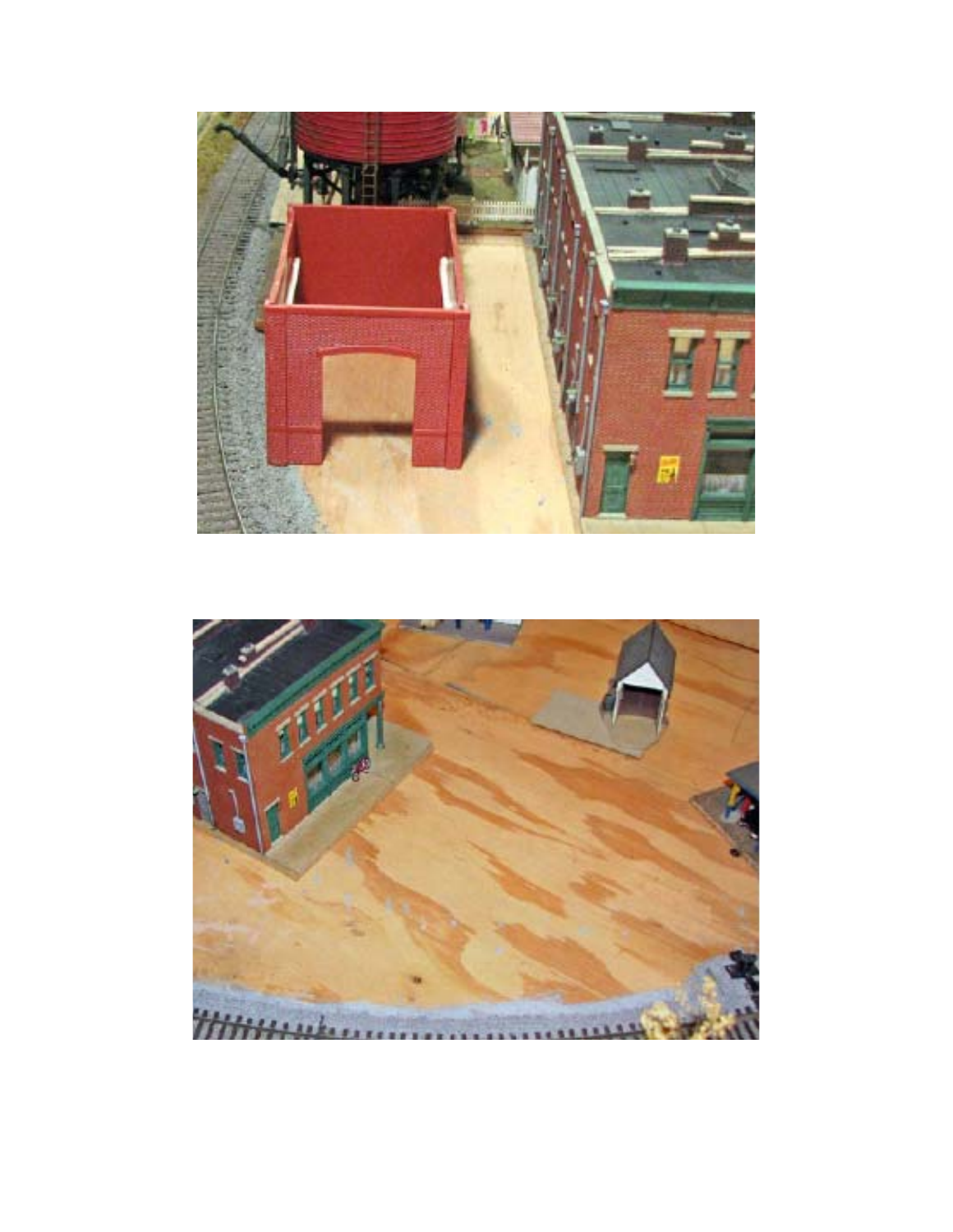At the end of the Merchants' Block across the street was another empty space where a slightly larger and differently shaped building could go. Given the track configuration at the back of the lot and the proposed shape and location of the street in the front, a building two-panels wide and two panels deep was not possible. After fiddling with possible shapes of buildings to go here, I realized that the Model Railroader Code of Ethics ("do whatever you want and get away with it") contained nothing preventing cutting DPM panels in half for use in smaller buildings than could be made using the standard panels. Doing this would allow me to create a larger, differently shaped and somewhat more interesting building that would go on the site and serve as the town's utilities' offices.



Not wanting a building with so many blank walls, I purchased a pack of street level rectangular windows and a pack of street level rectangular entries (to indicate alterations made to the building after it was originally constructed) and a DPM roof and trim kit.

In the fairly routine construction process, after measuring for the center line carefully and marking it with a sharp pencil, I scored the fronts of a rectangular entry panel and a rectangular window panel and snapped them apart. After removing the recessed end of a "regular" wall section I edge-glued the "snapped" edge of a short section to the regular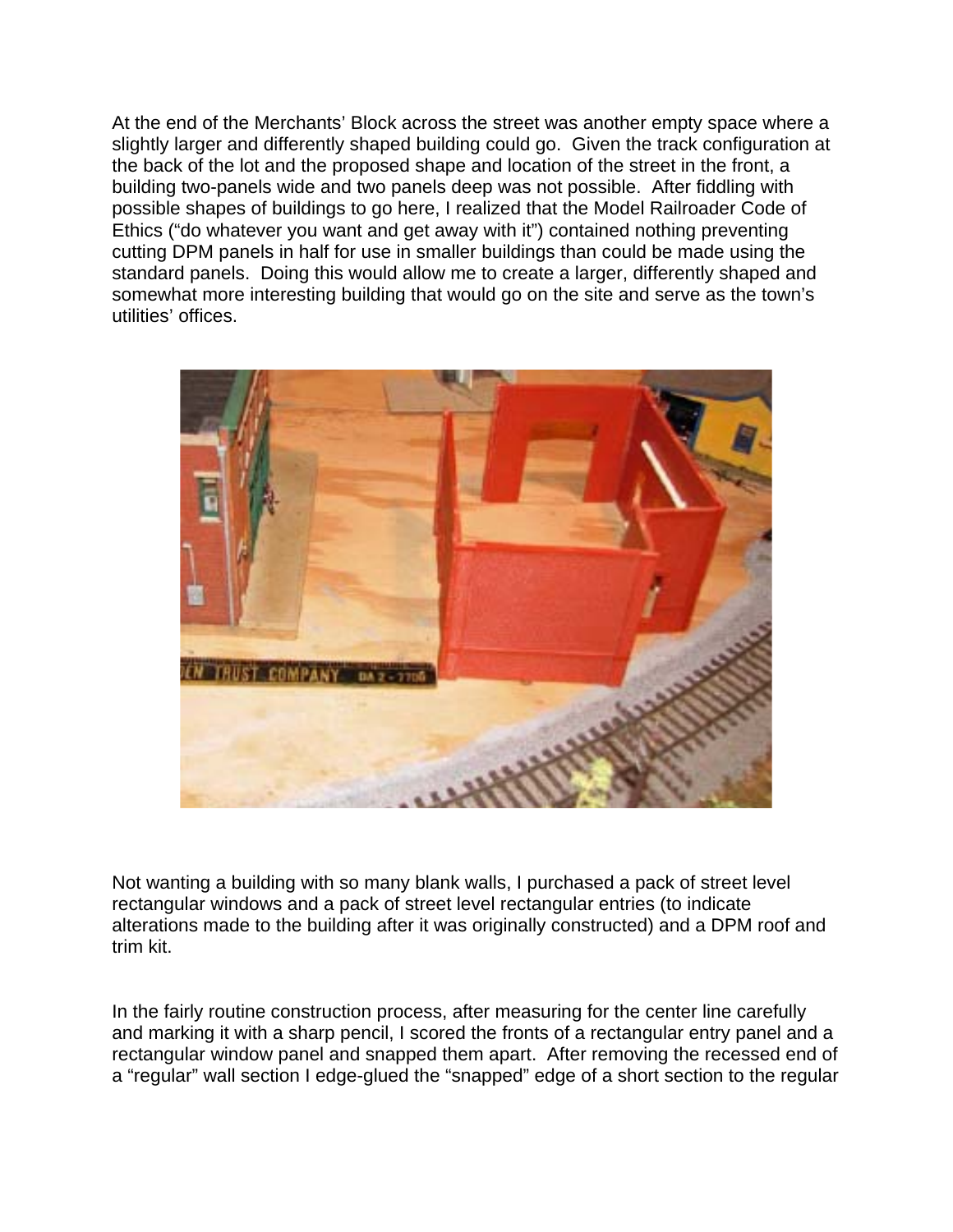section. The bricks of the beltline and top course of two "snapped" walls were removed so that when they were used in an "inside" corner they would butt tightly. Where useful, I braced these with fragments of sprues collected over the years. After adding the pilasters, I glued the reversed, slightly z-shaped building together in the usual fashion. Why DPM does not produce a narrower pilaster which would allow the wall sections to touch and make a stronger joint when glued into "outside" corners (and a somewhat smaller building), I do not know.



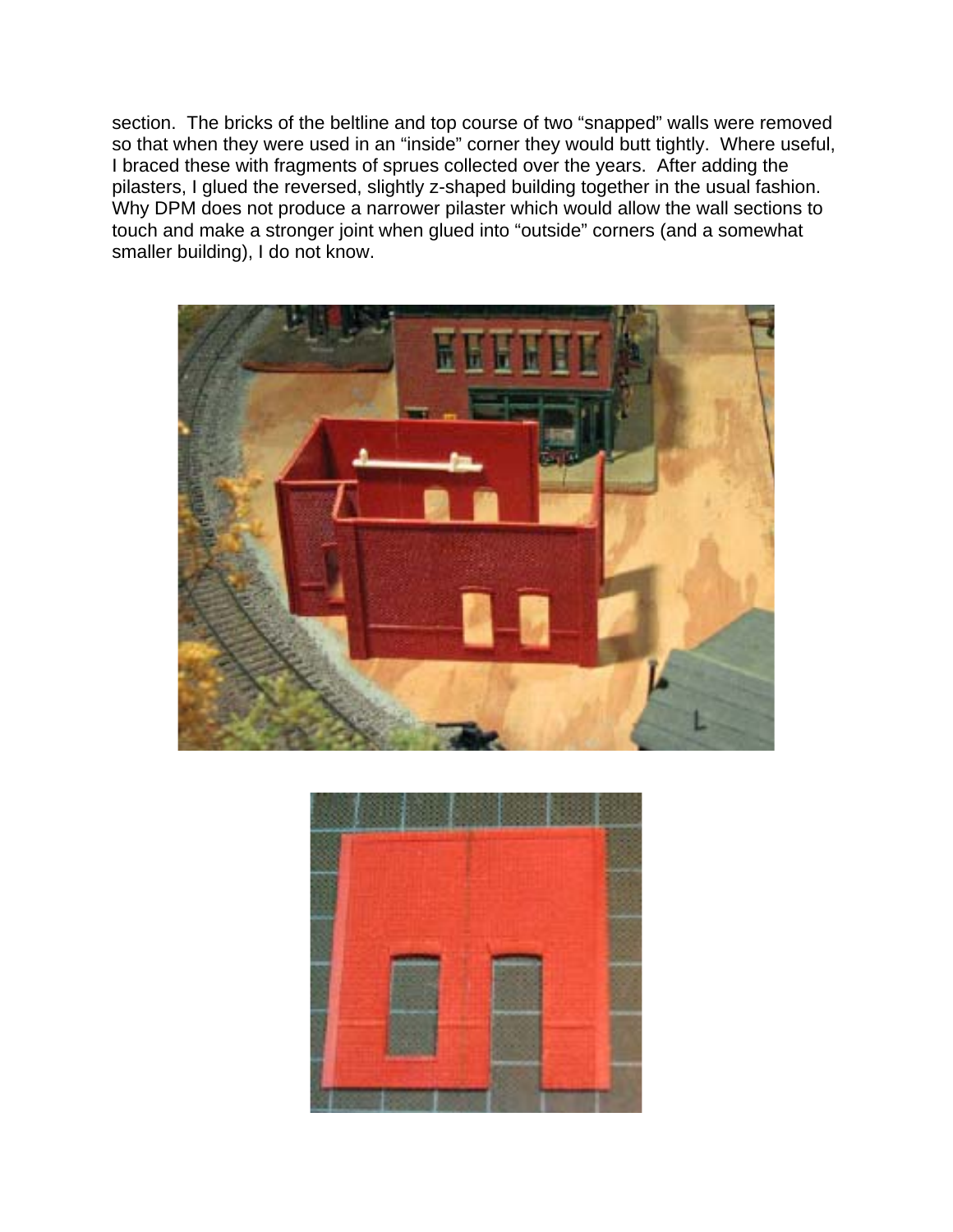

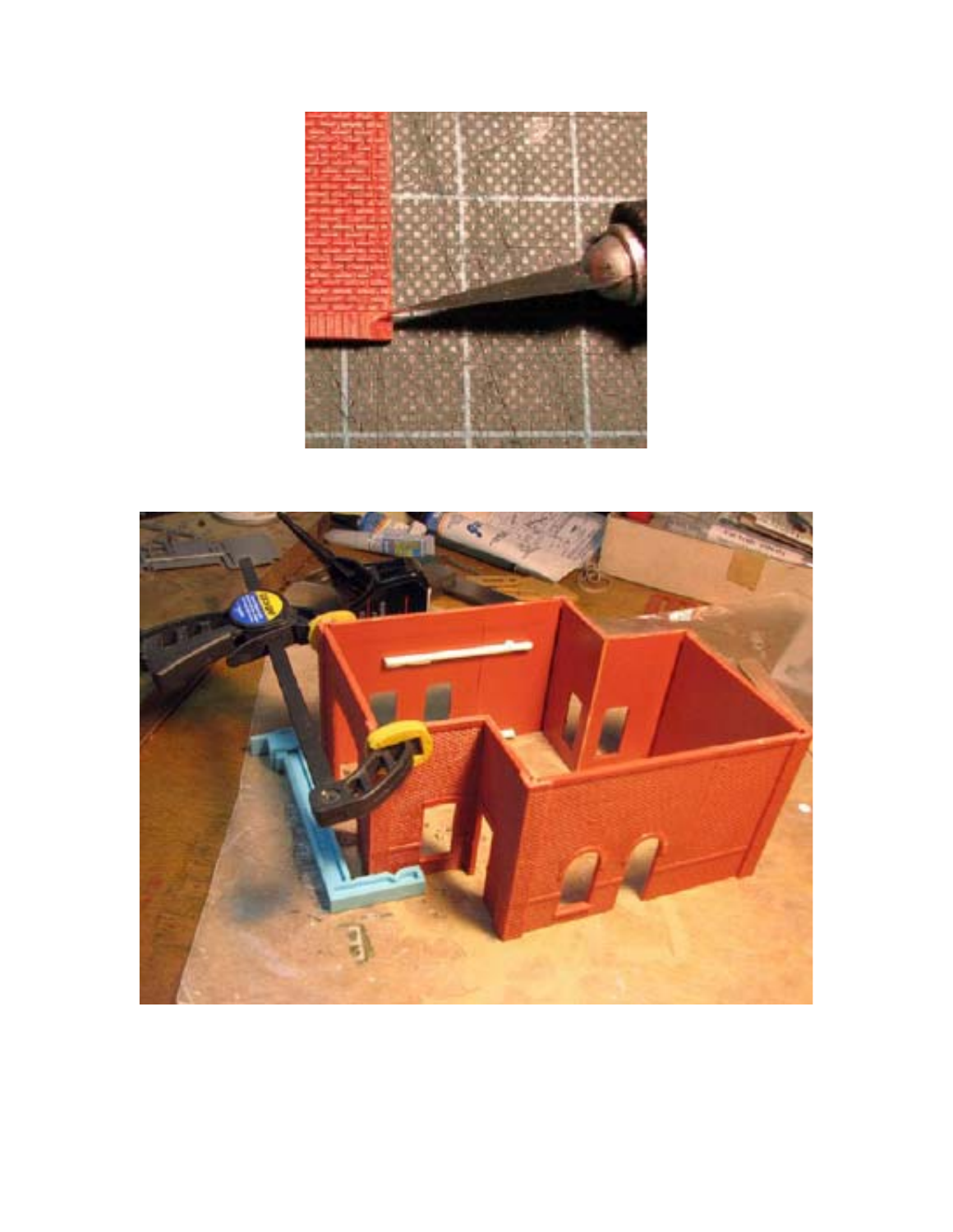

Moving on, the shape and size of the roof were traced onto the roofing material supplied with the Roof and Trim Kit. This material seems too flimsy to keep from sagging in the middle, but I decided to try it anyway. Since I usually overbuild things, so this will be a learning process for me. Next, wall trim was cut to fit the inside of the wall above the roof and glued in place. Then the holes left in the parapets were filled with Squadron white putty, which was also used to "cap" the joints between the wall and roof trim castings. Another approach to the "capping" would have been to put an excessive amount of plastic cement at the top of the trim pieces and, after letting this sit for a few seconds, carefully press them tightly to the wall castings, thus causing just enough of the dissolved plastic to schmush out and fill the narrow joint. When dry, this was all sanded lightly to smooth it.

Since I wanted to try a different color of brick on this building, I lightly sprayed several light coats of Color-Place "almond" paint onto the walls and roof trim. When this was dry I placed the building in its intended spot on the layout to check the color under the lights. It looked like red brick painted barely white; not good, too light. Then I sprayed a light coat of Floquil's "Instant Weathering", which got closer, but was a bit gray. This was not really what I wanted, which was a bit more yellow. But not wanting to use too much of my remaining life on this building I rationalized that the color was a true earth tone and stayed with it.

*A word for the wise:* if you are using ColorPlace rattle-can paint, as recommended by Bar Mills – at least they recommend using the grey primer to seal bass wood before painting and these paints do have very finely ground pigments – be aware that if the cap is shiny, the paint dries glossy. Flat-drying paint comes in cans with a dull = non-shiny cap. There is no other indication of flat or glossy on the can.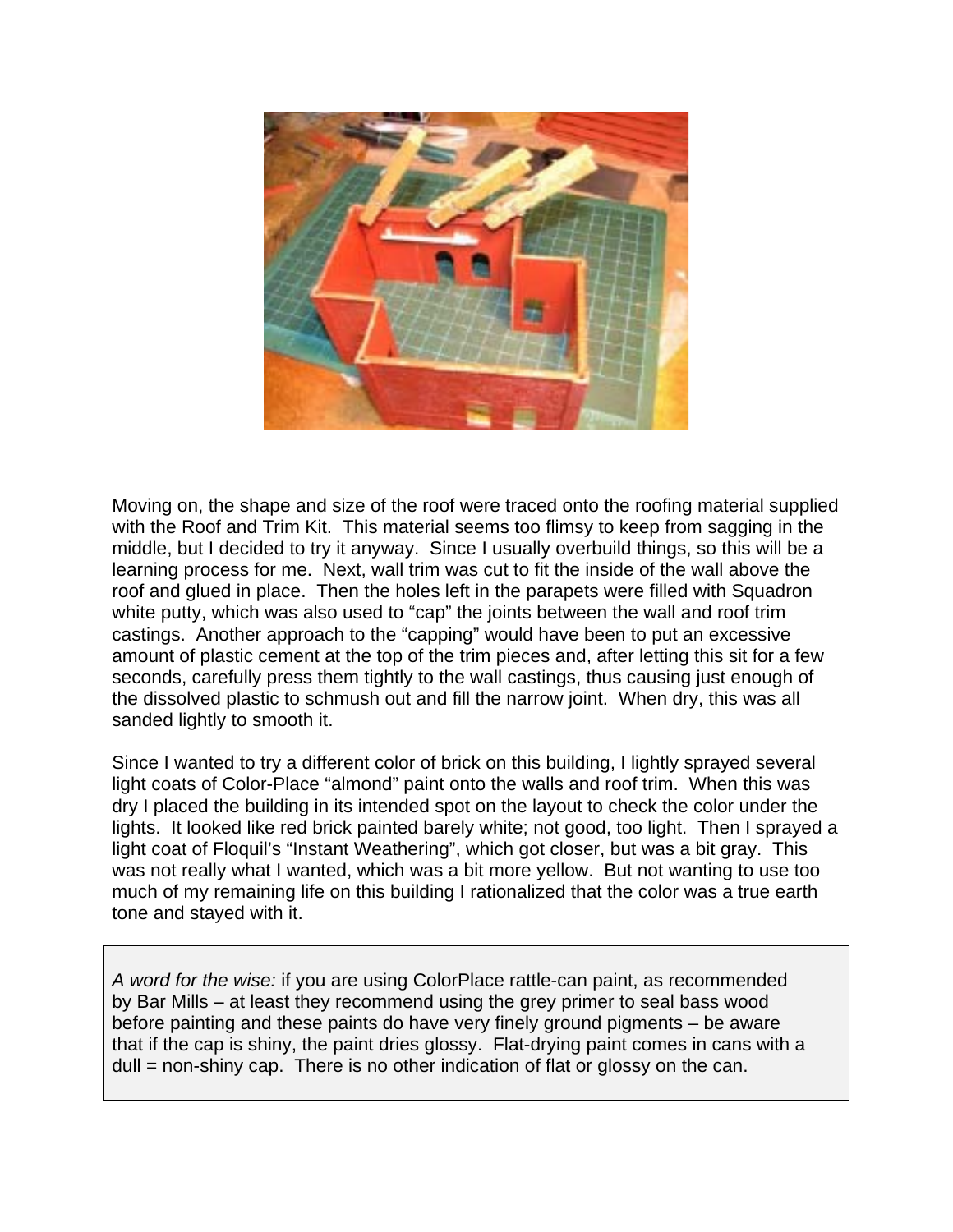

The windows and doors I sprayed with the almond paint, which looked good with the brick. When dry, I added "glass" and window shades where appropriate and glued these in place. Door knobs were indicated where appropriate. A hole was drilled on the blank back wall for a smoke pipe from the leftover parts box, sufficient for a coal fired furnace converted to using natural gas. A round of black paper was punched out for use as a flange for where the smoke pipe entered the building, after a hole was drilled in its center.

*Note to self: throw out old dull bits – they don't work well; don't be so cheap.* I squirted a dose of GOO into the hole and stuck the pipe through the flange and into the hole. After that set up, I added a coat of ACC from the inside. (Did I mention that I usually over-build my models?)

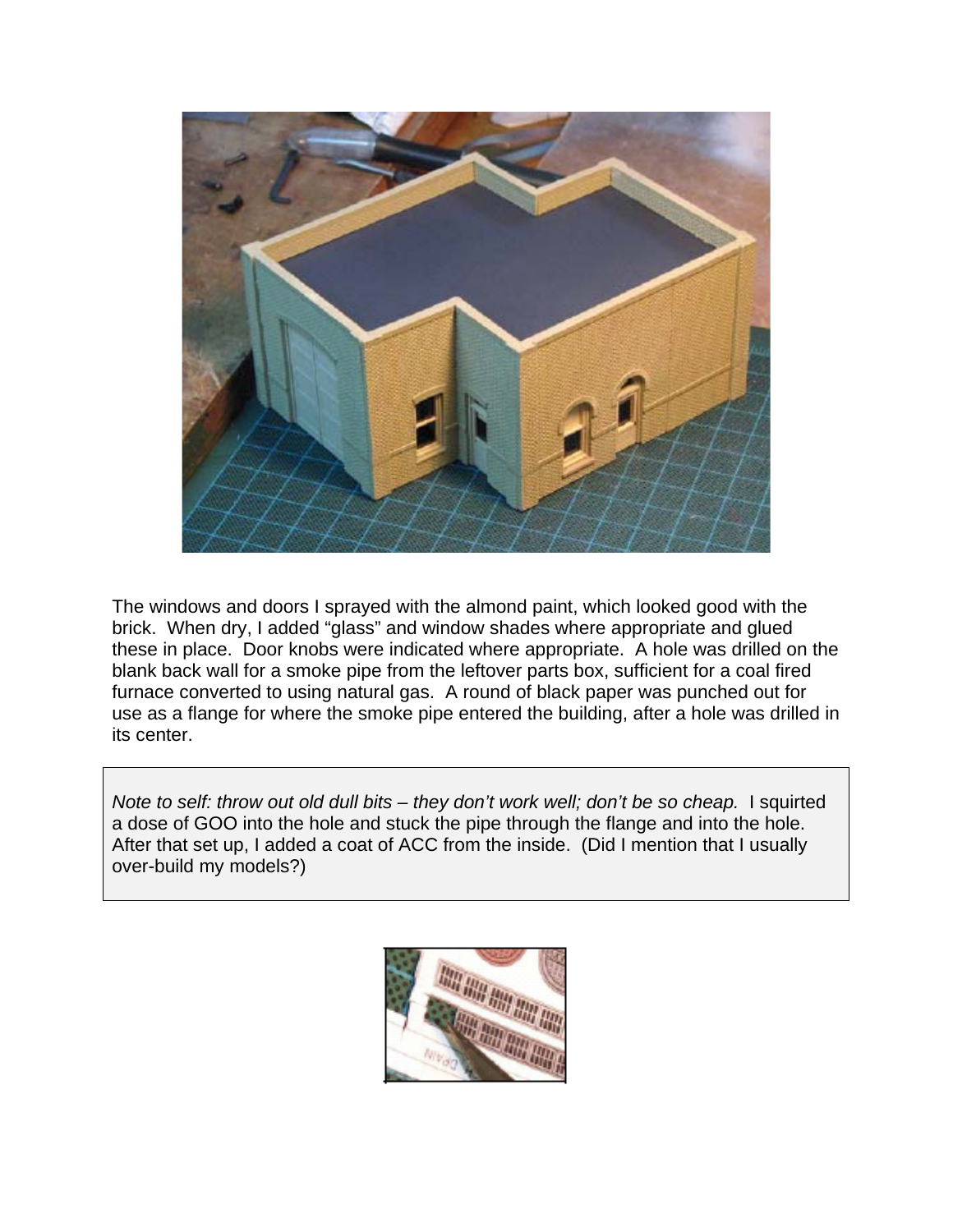The roof, once it had been tweaked to fit well, was spray painted flat black and glued up against the wall trim pieces from below using liberal amounts of plastic cement. This seems to have worked well and apparently created a watertight seal. As is well known, with model railroad structures downspouts have nothing to do with rain but are primarily for hiding seams and joints. In keeping with the latest detail becoming mandatory on flat-roof model structures, scupper drains were cut from Blair-Line storm drains and pressed onto the insides of the wall strips. The scuppers and downspouts will be added later. Thinking that the roof would be quite plain and easily seen and thinking that this building would have had some small vents on the roof for some reason and having tons of the worthless coupler and truck "plugs" that Accurail seems to think will hold these parts onto models but which invariably fall out in tunnels, I drilled four holes in the roof at somewhat random places, squirted GOO into them and stuck the plugs in.



I used GOO for this hoping that it would fill any gaps for what came next. I created a shallow pond of my scenery glue on the roof, "wetted" it with a light spray of wet water and, using a spoon, sifted fine "cinder" ballast into the pond. I let the liquids and ballast spread themselves into a fairly even and thin layer to dry while I ate breakfast. After filling in a couple of thin spots, I added another "pond' of scenery cement and let that dry overnight. So far I have one of the very few flat roofs (what a dumb idea!) in western civilization that does not leak. Accumulated dirt was painted onto the roof leading to the scupper drains and weathering powders worked into the roof. The "vents" rusted, some of which over the years ran down onto the roof. The scuppers and downspouts were fabricated, painted and glued into position. A third one was added to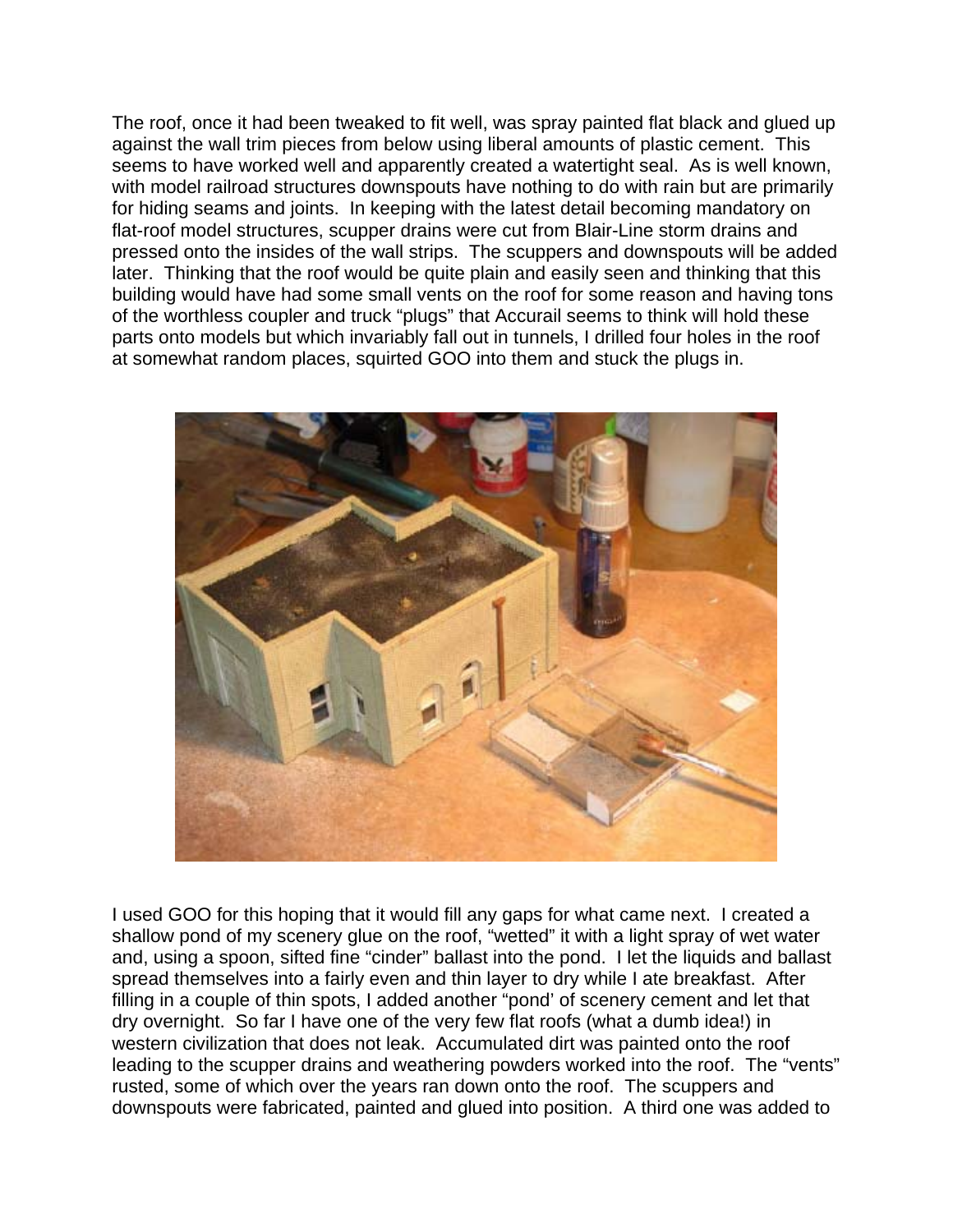the plain back wall, just because. Even though the back walls of town buildings are not usually visual masterpieces, I thought this one was especially plain. Electrical service was brought into the building. When the handling of the structure was winding down, I added a dark paper view block. Weathering powders were worked onto the walls and doors.

*Lesson learned and another word to the wise:* indicating door knobs using a ball point pen and then spraying a water-based India ink wash over a model, as I did, results in very diffuse and funny looking door knobs – rather like smudges. Maybe I just have cheap ball point pens.

A sign was made using dry transfer lettering and glued in place. I had three packs of partly used Woodland Scenic dry transfer lettering (DT 506) which contain some 1/16th inch high lettering. Since that translates into essentially six-inch tall lettering in the real world, that would be a good size for a sign over an entrance door and still fit between the pilaster and the adjoining wall. Toward the end of the lettering process, which started out on black construction paper but was switched to medium brown when I found I could not see the penciled guide lines, I learned one of Woodland Scenics marketing secrets. Namely, include only two "L"s in the smallest lettering included on each sheet. With "L"s being one of the more frequently used letters, modelers have to buy extra packs. I have plenty of "q"s, "x"s and a "z" if anyone needs some more, but all of the "L"s and "T"s in each pack were used up. The deity was earnestly invoked. Exterior lights were made and installed. Door handles were bent from wire on hand and inserted into the large doors.

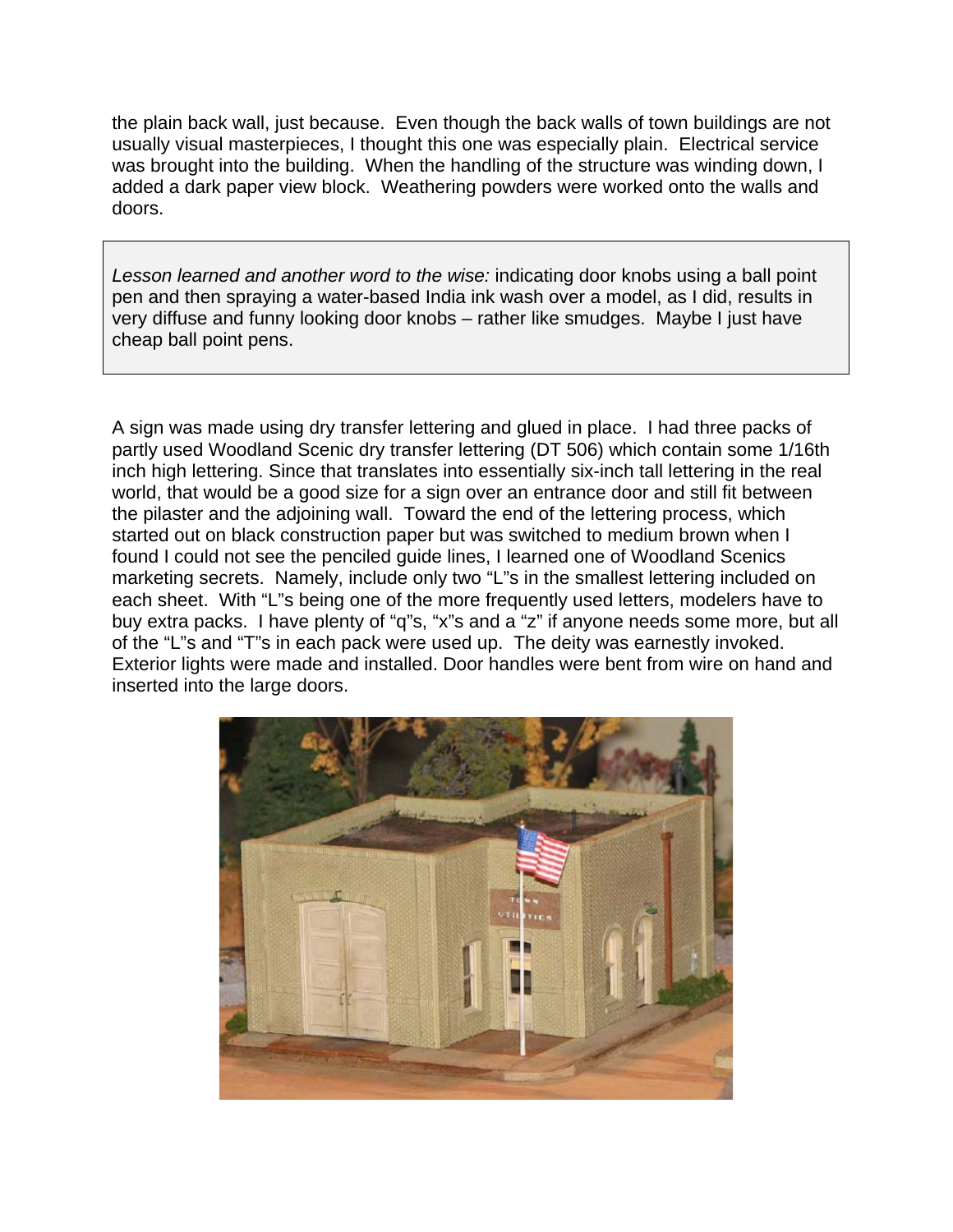

A piece of masonite was cut to both hold the structure and fit with the trackwork. A brick entry and a garage ramp were cut from some plastic brick siding in my part box weathered and glued in place. Painted Bar-Mills sidewalks were used to help make the building look reasonable when placed in the town on the layout. Rudimentary ground cover applied to wet brown latex paint. When this was dry, the finished model was glued in place and more landscaping applied.

The flag pole was installed and then the tree was planted last, after a small rise was installed to provide a more secure anchorage for the tree. Some additional "customerfriendly" details, a bench for example, will probably be added later, as will a gas meter and valve when they arrive at the LHS. While this simple requirement for the AP turned into a somewhat larger and time-consuming project, it does add to the slowly developing town on my layout.